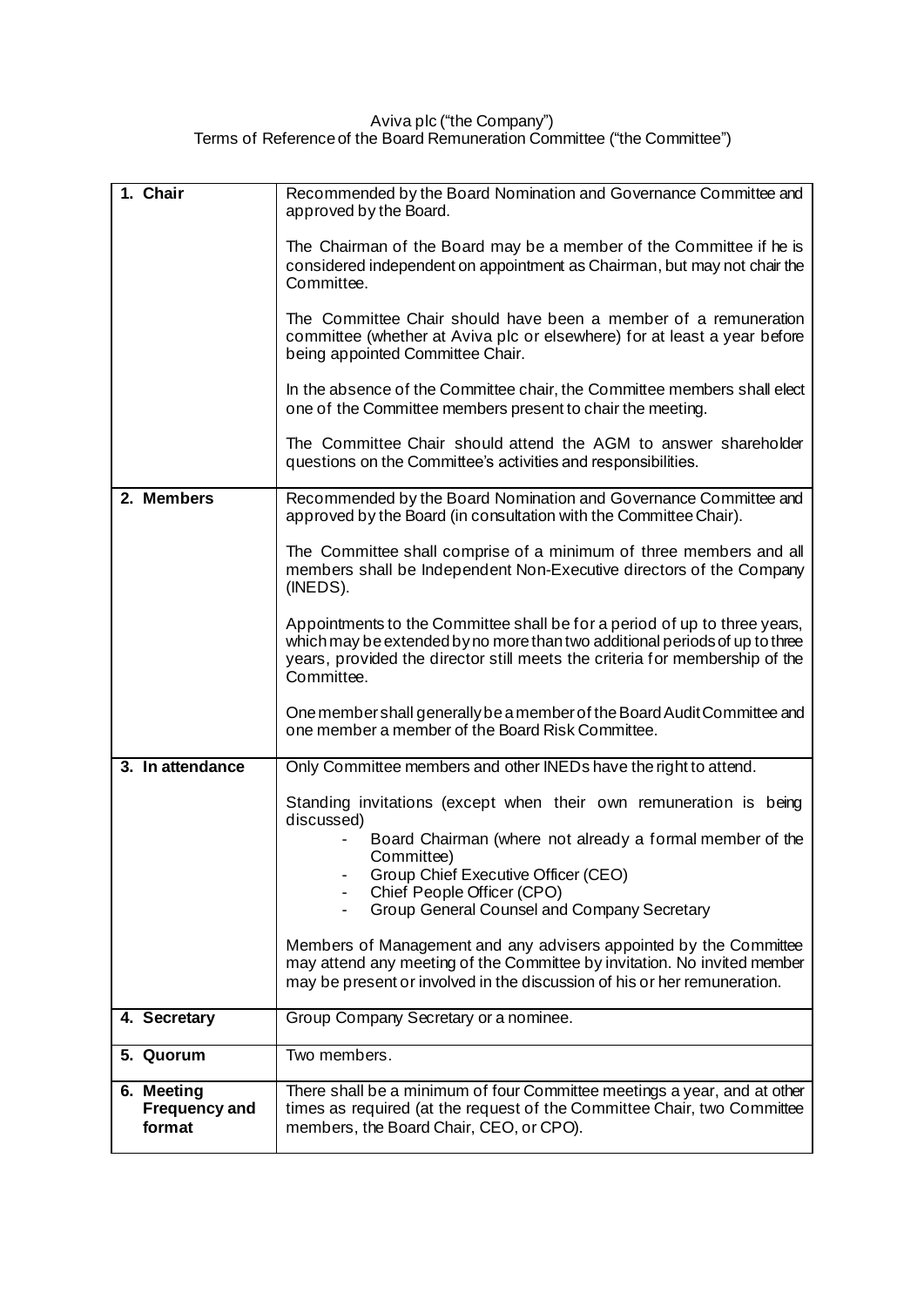|                                        | Members may attend a Committee meeting in person, via video or<br>telephone. If required, matters may be approved by written resolution and<br>approved electronically.<br>Unless otherwise agreed, notice of each meeting confirming the venue, time<br>and date together with an agenda of items and supporting papers to be<br>discussed, shall be forwarded to each member of the Committee, and any<br>other person required to attend, no later than five working days before the<br>meeting.<br>The Secretary shall ensure that a formal record of Committee proceedings<br>and resolutions is maintained, and the minutes once approved by the Chair,<br>shall be circulated to all Committee members and the Board.                                                                                                                                                                                                                                                         |  |  |  |
|----------------------------------------|--------------------------------------------------------------------------------------------------------------------------------------------------------------------------------------------------------------------------------------------------------------------------------------------------------------------------------------------------------------------------------------------------------------------------------------------------------------------------------------------------------------------------------------------------------------------------------------------------------------------------------------------------------------------------------------------------------------------------------------------------------------------------------------------------------------------------------------------------------------------------------------------------------------------------------------------------------------------------------------|--|--|--|
| 7. Conflict of<br><b>Interest</b>      | Each member of the Committee should consider whether they have any<br>conflicts of interest prior to participating in meetings of the Committee and<br>making decisions regarding the business of the Company.                                                                                                                                                                                                                                                                                                                                                                                                                                                                                                                                                                                                                                                                                                                                                                       |  |  |  |
| 8. Main<br><b>Responsibilities</b>     | The Committee shall assist the Board in its oversight of remuneration by<br>undertaking the following:<br>a) Review and recommend the Group's overall remuneration policy<br>and as it impacts wider workforce remuneration ("Remuneration<br>Policy");<br>b) Review and recommend the Directors' Remuneration Policy<br>("Approved Policy");<br>c) Review compliance with the Remuneration Policy and the Approved<br>Policy;<br>d) Recommend the remuneration packages for the Board Chair, the<br>Executive Directors, members of the Executive Committee (ExCo)<br>and to members of senior management as the Committee may<br>consider appropriate from time to time; and<br>e) Review the remuneration approach for any individuals who are<br>identified as relevant staff under any of the regulatory regimes to<br>which the Company or its subsidiaries are subject including the<br>Capital Requirements Directive and Solvency II (Remuneration<br>Regulated Employees). |  |  |  |
| 8.1                                    | <b>With the Board Risk Committee:</b><br>a) ensure that risk management is properly considered in setting the<br>remuneration policy;<br>b) in respect of the award of and vesting of any long-term incentives<br>and deferred awards, the application of any performance or other<br>adjustments, and malus and/or clawback (including cash awards);<br>and<br>promote a risk awareness culture for the Group through the<br>C)<br>alignment of incentives and rewards with culture.                                                                                                                                                                                                                                                                                                                                                                                                                                                                                                |  |  |  |
| 9. Detailed<br><b>Responsibilities</b> | These duties are carried out in relation to the Company and, where<br>appropriate, the Group as a whole (including Aviva Investors ("Al") and Aviva<br>Wrap UK Limited).                                                                                                                                                                                                                                                                                                                                                                                                                                                                                                                                                                                                                                                                                                                                                                                                             |  |  |  |
| 9.1                                    | <b>Remuneration Policy and Approved Policy:</b><br>a) recommend the Remuneration Policy to the Board for APPROVAL,<br>considering the agreed terms of the Approved Policy in relation to<br>the Board Chair, Executive Directors, ExCo (including the Chief<br>Executive Officer of AI) and senior management as appropriate;<br>b) assess the Approved Policy and recommend its renewal to the<br>Board at least every three years. The Approved Policy includes, but<br>is not limited to, the individual components of remuneration for<br>directors including pension rights and benefits, variable pay awards,                                                                                                                                                                                                                                                                                                                                                                  |  |  |  |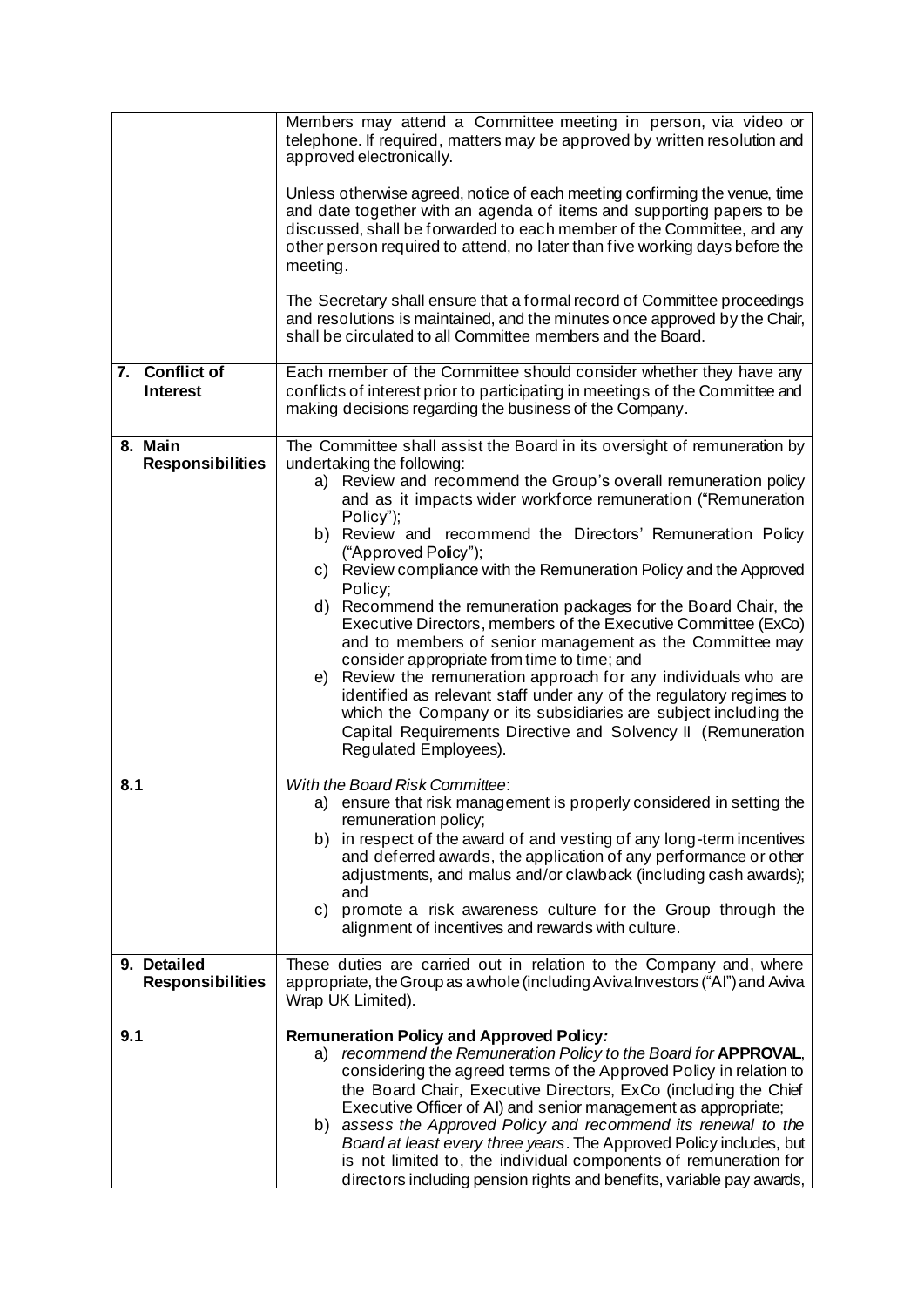|     | malus and clawback, shareholding requirements and relocation and                                                                           |  |  |
|-----|--------------------------------------------------------------------------------------------------------------------------------------------|--|--|
|     | mobility;                                                                                                                                  |  |  |
|     | Recommend to the Board that it seek shareholder approval of the<br>C)<br>Approved Policy upon renewal;                                     |  |  |
|     | when determining the Approved Policy and the Remuneration<br>d)                                                                            |  |  |
|     | Policy, take account of all relevant factors including, where                                                                              |  |  |
|     | appropriate:                                                                                                                               |  |  |
|     | i. the long-term interests, strategy and risk profile of the Company;                                                                      |  |  |
|     | ii. the relevant legal and regulatory requirements;                                                                                        |  |  |
|     | iii. the relevant provisions of the UK Corporate Governance Code                                                                           |  |  |
|     | and any associated guidance for the remuneration of directors of                                                                           |  |  |
|     | listed companies and those in the financial services sector and                                                                            |  |  |
|     | those relating to share incentive plans;                                                                                                   |  |  |
|     | iv. the requirements of the PRA and FCA Remuneration Codes and                                                                             |  |  |
|     | other relevant remuneration regulations where applicable;                                                                                  |  |  |
|     | v. requirements deriving from SII;                                                                                                         |  |  |
|     | vi. provisions relating to disclosures required for the Directors'                                                                         |  |  |
|     | Remuneration Report and any Pillar 3 disclosure requirements;                                                                              |  |  |
|     | vii. the impact on effective risk management; and                                                                                          |  |  |
|     | viii. the pay and conditions and remuneration trends across the                                                                            |  |  |
|     | Group.                                                                                                                                     |  |  |
|     | e) Ensure compliance with the Approved Policy in accordance with the                                                                       |  |  |
|     | Companies Act 2006 or seek further shareholder approval for any                                                                            |  |  |
|     | proposed payments outside the Approved Policy;                                                                                             |  |  |
|     | Ensure that remuneration schemes and policies enable the use of<br>f)                                                                      |  |  |
|     | discretion to override formulaic outturns, and to exercise                                                                                 |  |  |
|     | independent judgement and discretion when<br>authorising                                                                                   |  |  |
|     | remuneration outcomes, taking into account of Company and                                                                                  |  |  |
|     | individual performance, and wider circumstances;                                                                                           |  |  |
|     | With the Board Audit Committee, work with the Finance function to<br>g)<br>consider any financial implications for the Approved Policy and |  |  |
|     | Remuneration Policy arising from the Group strategy or                                                                                     |  |  |
|     | performance;                                                                                                                               |  |  |
|     | With the Board Risk Committee:<br>h)                                                                                                       |  |  |
|     | i. ensure that risk is properly considered in setting the                                                                                  |  |  |
|     | Remuneration Policy and the Approved Policy;                                                                                               |  |  |
|     | ii. ensure that conflicts of interest do not arise and remuneration                                                                        |  |  |
|     | arrangements are in line with ensuring the ethical behaviour of                                                                            |  |  |
|     | all employees and do not encourage risk taking which exceeds                                                                               |  |  |
|     | the Group's risk appetite; and                                                                                                             |  |  |
|     | regularly assess the appropriateness of the Remuneration Policy<br>i)                                                                      |  |  |
|     | and the Approved Policy and ensure reward policies across the                                                                              |  |  |
|     | Group work:                                                                                                                                |  |  |
|     | i. in an efficient and effective way to deliver the talent requirements                                                                    |  |  |
|     | of the organisation ensuring there is no reward for failure;                                                                               |  |  |
|     | ii. to support the strategic objectives of the Group;                                                                                      |  |  |
|     | iii. to promote effective risk management and do not encourage                                                                             |  |  |
|     | risk-taking that exceeds the Group's risk tolerance limits; and                                                                            |  |  |
|     | iv. to attract, retain and motivate EDs and senior managers of the                                                                         |  |  |
|     | required calibre without offering excessive remuneration                                                                                   |  |  |
|     | packages.                                                                                                                                  |  |  |
| 9.2 | <b>The Board</b>                                                                                                                           |  |  |
|     | a) following the recommendation from the Board Chair and Executive                                                                         |  |  |
|     | Directors, recommend the remuneration of the INEDs to the Board                                                                            |  |  |
|     | for APPROVAL;                                                                                                                              |  |  |
|     | b) determine the remuneration package of the Board Chair; and                                                                              |  |  |
|     | c) APPROVE the policy for authorising claims for expenses from the                                                                         |  |  |
|     | Board Chair, the Group CEO and other directors;                                                                                            |  |  |
|     |                                                                                                                                            |  |  |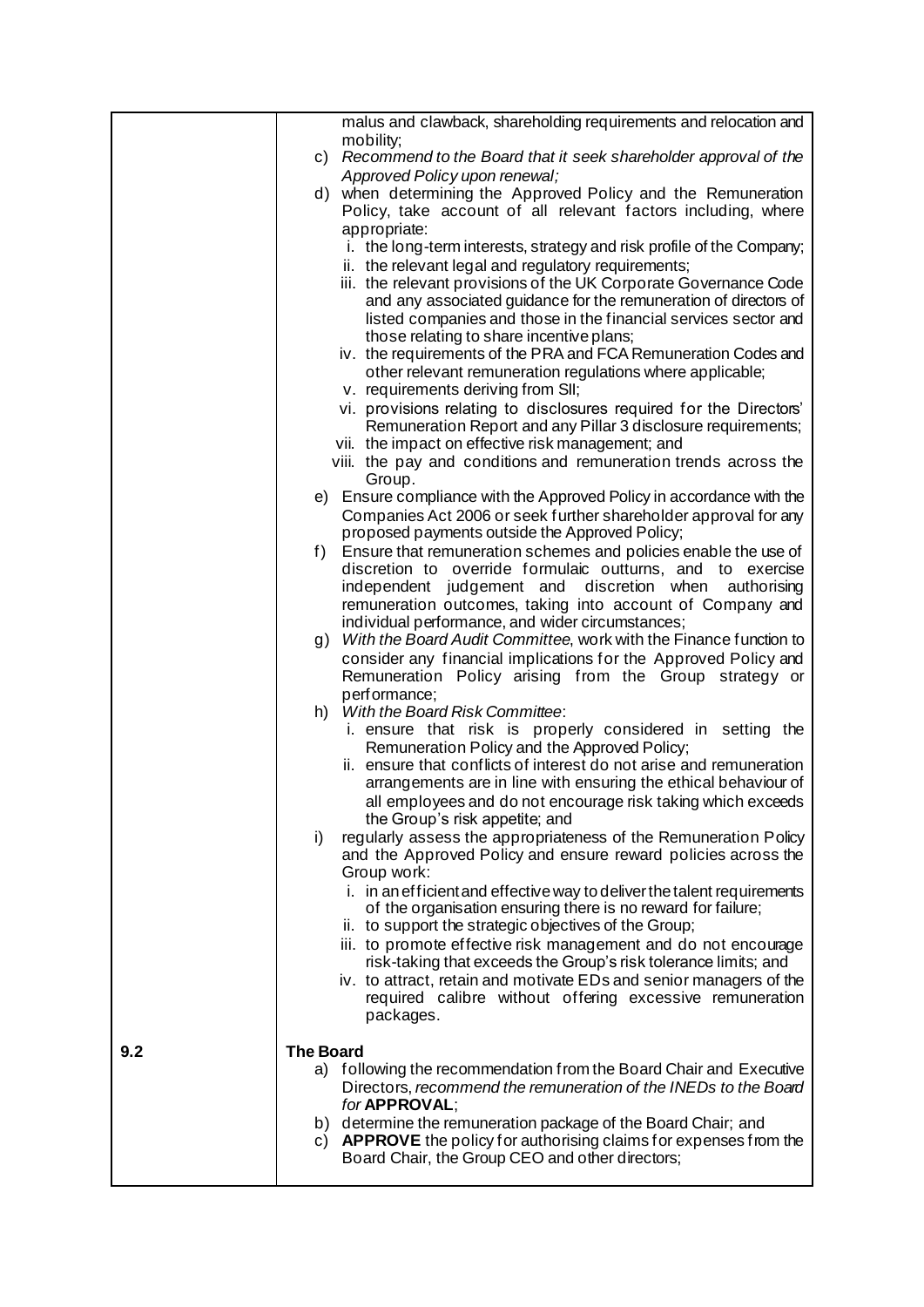| 9.3 | <b>Executive Directors ExCo, and Senior Management</b>                                                                                                                                                                                                                                                                                                                                                                                                                                                                                                                                                                                                                                                                                                                                                                                                                                                                                                                                                                                                                                                                                                                                                                                                                                           |  |
|-----|--------------------------------------------------------------------------------------------------------------------------------------------------------------------------------------------------------------------------------------------------------------------------------------------------------------------------------------------------------------------------------------------------------------------------------------------------------------------------------------------------------------------------------------------------------------------------------------------------------------------------------------------------------------------------------------------------------------------------------------------------------------------------------------------------------------------------------------------------------------------------------------------------------------------------------------------------------------------------------------------------------------------------------------------------------------------------------------------------------------------------------------------------------------------------------------------------------------------------------------------------------------------------------------------------|--|
|     | a) within the terms of the Approved Policy and in consultation with the<br>Chairman of the Board and/or CEO, determine the total individual<br>remuneration package for Executive Directors and the ExCo and<br>other members of senior management, as appropriate;<br>b) make recommendations to the Board for APPROVAL on any<br>termination payments for Executive Directors and ExCo members<br>having regard to the Approved Policy and the overall Group<br>termination policy, the terms of the service contract, the reason for<br>termination and to ensure that any payments are reasonable, failure<br>is not rewarded and the duty to mitigate losses is recognised;<br>determine on behalf of the Board and keep under review the<br>C)<br>shareholding guidelines, including any policies for post-employment<br>shareholding requirements for the Executive Directors;<br>monitor and recommend to Management, the level and structure of<br>d)<br>remuneration for senior management within the agreed overall<br>policy. Review aggregate awards on an annual basis and review<br>and monitor remuneration on an individual basis for employees<br>whose total remuneration exceeds £750,000 per annum;<br>assess whether any adjustments to awards (pre or post vesting)<br>e) |  |
|     | should be made in relation to an Executive Director, ExCo member<br>or Remuneration Regulated Employee (including AI) in accordance<br>with the Malus and Clawback Policy;                                                                                                                                                                                                                                                                                                                                                                                                                                                                                                                                                                                                                                                                                                                                                                                                                                                                                                                                                                                                                                                                                                                       |  |
|     | assess reports of any adjustments of awards in relation to any senior<br>f)<br>manager;                                                                                                                                                                                                                                                                                                                                                                                                                                                                                                                                                                                                                                                                                                                                                                                                                                                                                                                                                                                                                                                                                                                                                                                                          |  |
|     | g) <b>APPROVE</b> any performance related pay schemes approved by<br>shareholders including the total annual payments under these<br>schemes and the application of performance criteria; and                                                                                                                                                                                                                                                                                                                                                                                                                                                                                                                                                                                                                                                                                                                                                                                                                                                                                                                                                                                                                                                                                                    |  |
|     | in determining all of the above, take account of the Group's financial<br>h)<br>position, future prospects, market practice and other relevant<br>factors.                                                                                                                                                                                                                                                                                                                                                                                                                                                                                                                                                                                                                                                                                                                                                                                                                                                                                                                                                                                                                                                                                                                                       |  |
| 9.4 | <b>Remuneration Regulated Employees:</b>                                                                                                                                                                                                                                                                                                                                                                                                                                                                                                                                                                                                                                                                                                                                                                                                                                                                                                                                                                                                                                                                                                                                                                                                                                                         |  |
|     | as required under the Solvency II Directive (SII) and associated<br>a)<br>guidance, have oversight of the design and implementation of<br>remuneration policies and practices for Remuneration Regulated<br>Employees. This includes (but is not limited to) annual APPROVAL<br>of the Remuneration Policy and general principles for Remuneration<br><b>Regulated Employees;</b><br>b) oversee remuneration decisions relating to Remuneration<br>Regulated Employees to ensure they are aligned to the<br>Remuneration Policy. This includes an annual review of departure<br>remuneration arrangements from the Group to ensure that they are                                                                                                                                                                                                                                                                                                                                                                                                                                                                                                                                                                                                                                                 |  |
|     | designed and operated in a way that does not reward failure;<br>c) assess aggregate awards on an annual basis and monitor<br>remuneration on an individual basis for Remuneration Regulated<br>Employees; and                                                                                                                                                                                                                                                                                                                                                                                                                                                                                                                                                                                                                                                                                                                                                                                                                                                                                                                                                                                                                                                                                    |  |
|     | d) annually <b>APPROVE</b> the list of in scope staff in respect of the<br>different regulatory regimes to which the Company and its<br>subsidiaries are subject ensuring that a full record of the assessment<br>criteria and the list is retained for each performance year.                                                                                                                                                                                                                                                                                                                                                                                                                                                                                                                                                                                                                                                                                                                                                                                                                                                                                                                                                                                                                   |  |
| 9.5 | Others:                                                                                                                                                                                                                                                                                                                                                                                                                                                                                                                                                                                                                                                                                                                                                                                                                                                                                                                                                                                                                                                                                                                                                                                                                                                                                          |  |
|     | a) assess and <b>APPROVE</b> the Group's reward governance framework<br>and its application;<br>b) APPROVE any exceptional remuneration activity for employees (not<br>Board members) outside the agreed Remuneration Policy. This<br>specifically<br>includes<br>buy-outs<br>any<br>οf<br>existing<br>arrangements/guaranteed bonuses for new hires;                                                                                                                                                                                                                                                                                                                                                                                                                                                                                                                                                                                                                                                                                                                                                                                                                                                                                                                                            |  |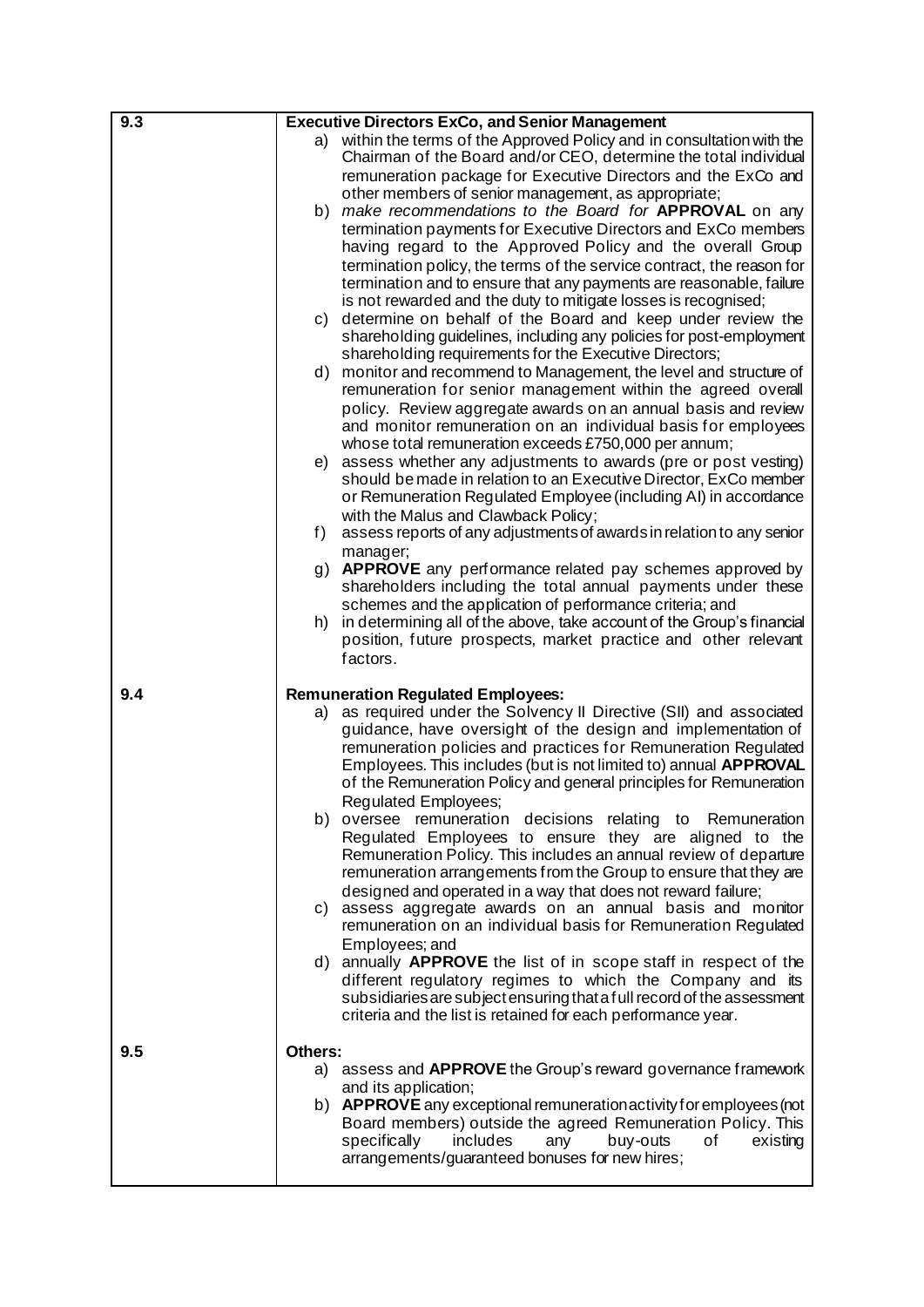|             | c) for AI, APPROVE the reward strategy (including any share and<br>incentive plans or changes to them), approve the total annual bonus<br>pool based on the AI target setting process (or approve any<br>exceptions) and review remuneration details including share and<br>incentive plans of AI "material employees";<br>to help fulfil its obligations, obtain reliable information about<br>d)<br>remuneration in other companies of comparable size and<br>complexity;<br>e) appoint and agree the terms of reference of independent<br>remuneration consultants to advise the Committee and in doing so,<br>take account of any other relationships such remuneration<br>consultants may have with the Group;<br><b>APPROVE</b> any relevant Group policies relating to remuneration and<br>f)<br>any material amendments;<br>g) annually APPROVE the Group Remuneration Business Standard;<br>and<br>following the review of the talent management programmes<br>h)<br>(excluding Executive Directors) by the Board Nomination and                                                                                                                                                                                                                                                                                                                                                                                                                                                                                                               |  |
|-------------|---------------------------------------------------------------------------------------------------------------------------------------------------------------------------------------------------------------------------------------------------------------------------------------------------------------------------------------------------------------------------------------------------------------------------------------------------------------------------------------------------------------------------------------------------------------------------------------------------------------------------------------------------------------------------------------------------------------------------------------------------------------------------------------------------------------------------------------------------------------------------------------------------------------------------------------------------------------------------------------------------------------------------------------------------------------------------------------------------------------------------------------------------------------------------------------------------------------------------------------------------------------------------------------------------------------------------------------------------------------------------------------------------------------------------------------------------------------------------------------------------------------------------------------------------------|--|
|             | Governance Committee, and the review of the career and<br>development plans for the senior management, consider any<br>associated remuneration issues, ensuring appropriate reward for<br>performance, and work with the Board Nomination and Governance<br>Committee in this respect.                                                                                                                                                                                                                                                                                                                                                                                                                                                                                                                                                                                                                                                                                                                                                                                                                                                                                                                                                                                                                                                                                                                                                                                                                                                                  |  |
| 9.6         | <b>Share Schemes:</b>                                                                                                                                                                                                                                                                                                                                                                                                                                                                                                                                                                                                                                                                                                                                                                                                                                                                                                                                                                                                                                                                                                                                                                                                                                                                                                                                                                                                                                                                                                                                   |  |
| 10. General | a) assess the design and establishment of all share incentive plans for<br>APPROVAL by the Board and, where appropriate, shareholders<br>including any amendments to existing plans in accordance with the<br>relevant scheme rules;<br>b) for all share and incentive plans including the Long-Term Incentive<br>Plans, Restricted Share Awards, Executive Share Option Plans and<br>Annual Bonus Plans, the Group's SAYE schemes and Group's All<br>Employee Share Ownership Plan, to exercise all powers of the<br>Board in relation to their operation. This includes the exercise of<br>discretions on behalf of the Board as permitted under the rules of<br>the plans and any material amendments to the plans not requiring<br>shareholder approval. Any administrative amendments are<br>delegated to management pursuant to the terms of the various plan<br>rules;<br>c) on an annual basis, determining whether awards will be made; the<br>total value of such awards; awards to Executive Directors and<br>members of the ExCo and the performance targets used;<br>the assessment of performance against performance targets at the<br>d)<br>end of the performance period and determining vesting amounts;<br>and<br>e) consult with the Risk Function and Board Risk Committee in respect<br>of the vesting of any long-term incentives and deferred awards, the<br>application of any performance adjustment and clawback (including<br>cash awards).<br>The Committee may delegate its duties as appropriate, other than relating to |  |
|             | awards of Executive Directors and ExCo members, including:<br>the treatment of participants under the Group's share and incentive<br>a)<br>plans, including "good leavers"; and<br>b) any adjustments to awards (either pre or post vesting).                                                                                                                                                                                                                                                                                                                                                                                                                                                                                                                                                                                                                                                                                                                                                                                                                                                                                                                                                                                                                                                                                                                                                                                                                                                                                                           |  |
|             | Any such delegations and actions taken thereunder should be reported to<br>the Committee on an annual basis or more frequently as required.                                                                                                                                                                                                                                                                                                                                                                                                                                                                                                                                                                                                                                                                                                                                                                                                                                                                                                                                                                                                                                                                                                                                                                                                                                                                                                                                                                                                             |  |